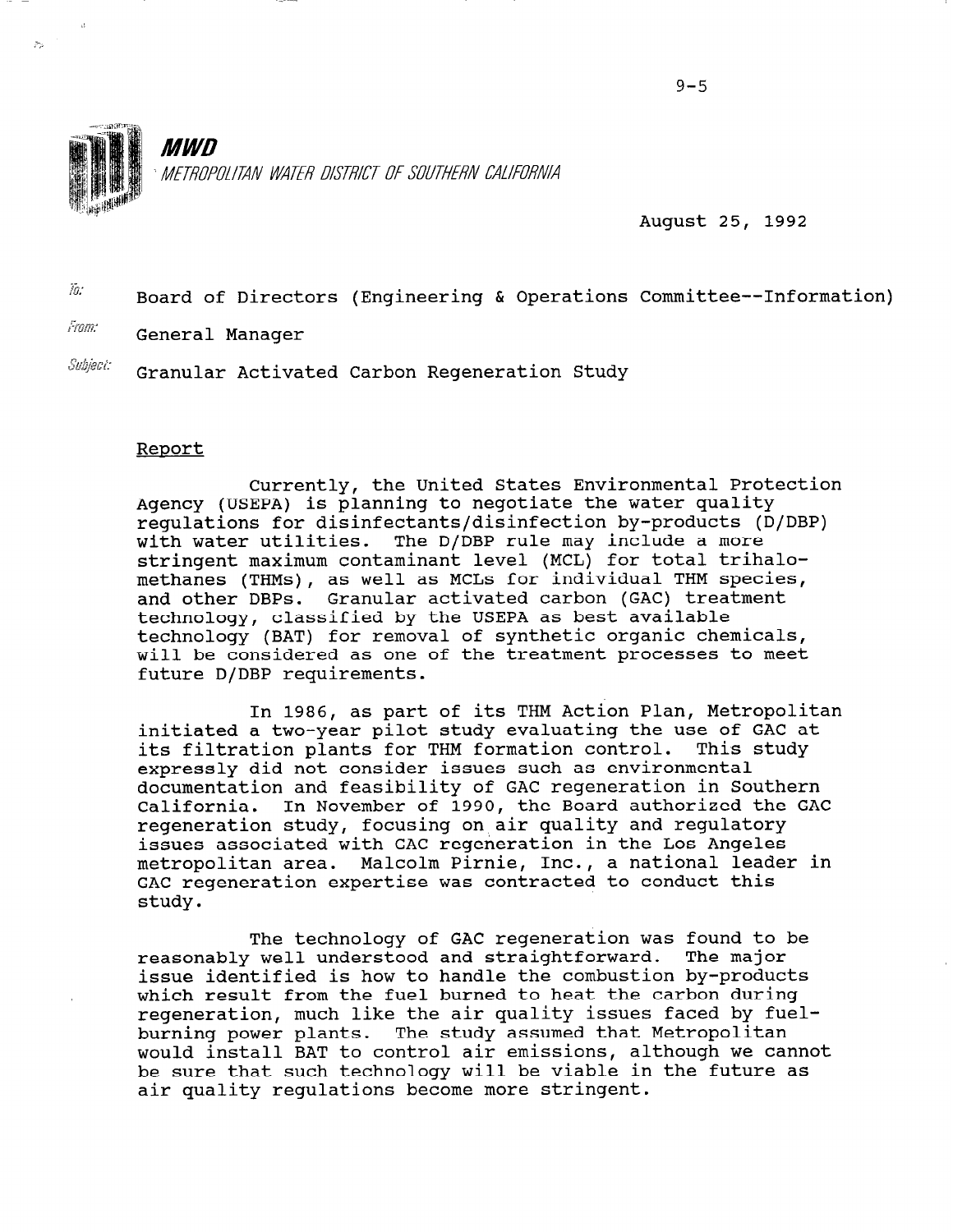Board of Directors -2- August 25, 1992

The study identifies a number of very significant issues concerning GAC regeneration, including the ability of GAC regeneration furnaces to meet air quality requirements, the management of spent GAC (including whether it would be classified as a hazardous waste), the cost and space constraints associated with retrofitting existing filtration plants with GAC, and the potential reaction of the public to the construction of GAC furnaces in their neighborhoods (this is the "NIMBY" or Not-in-my-Backyard issue).

Based upon current air quality regulations, off-site (regional) GAC regeneration is not feasible, due to the cost and environmental impact of vehicles and facilities necessary to transport spent GAC from the filtration plants to off-site regeneration furnaces. The estimated capital cost for on-site GAC adsorption and regeneration facilities for Metropolitan's water treatment plants, at a total projected design capacity of 3,295 million gallons per day, for the year 2010, are \$1.3 billion to \$3.2 billion in 1992 dollars. Annual operation and maintenance costs for adsorption and regeneration range from \$12 million to \$180 million. Unit costs would range from \$92 to \$310 per acre-foot in escalated dollars. The range of costs reflects meeting different potential DBP regulations. Therefore, GAC adsorption with on-site regeneration is an extremely expensive alternative for limiting THMs. Also, it is possible that more stringent air quality regulations, NIMBY issues, or other factors may make construction of GAC regeneration furnaces in Southern California impossible, making GAC infeasible.

Concurrent studies on the DBPs associated with GAC treatment of water with high bromide levels (such as Metropolitan's State project water) show that the toxicological risks associated with brominated DBPs, while lower in concentration, may be equivalent to the DBP risks associated with cration, may be equivalent to the but filsh desociated with conventional filtration followed by free chiorine due to the<br>exector carcinogenicity of the brominated DBBs. This is sig greater carcinogenicity of the brominated DBPs. This is sig-<br>nificant because it means that even if Metropolitan retrofits its filtration plants with GAC at a capital cost of \$1.3 billion to \$3.2 billion, the overall health risk to pl.) Diliton to po.2 Diliton, the overall i

The results of this study will be an important component in the regulatory negotiation scheduled to begin this fall for DBPs, as well as a factor in attempts to modify the